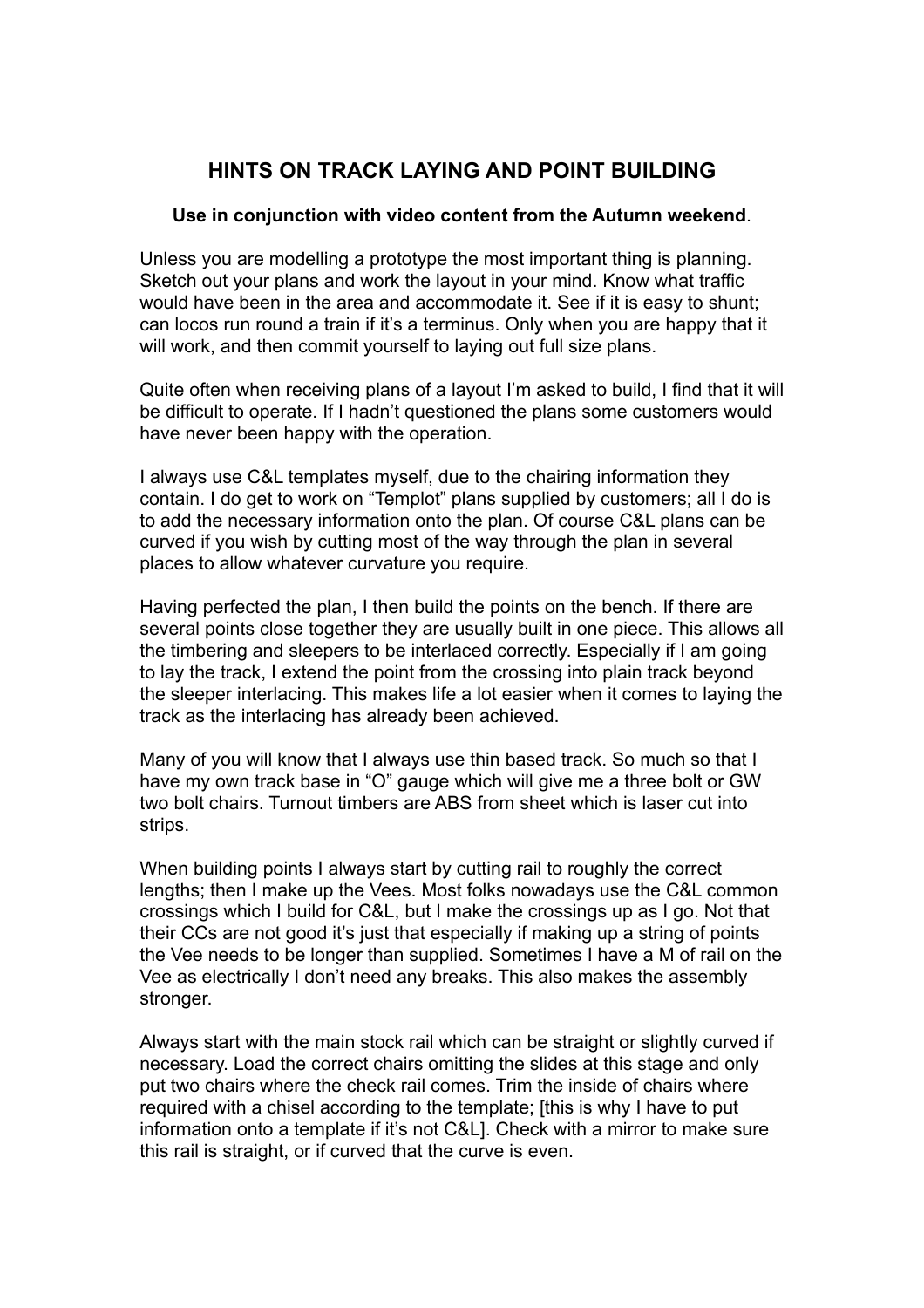Next comes the Vee; gauge this with gauges and make sure the nose is one third of the way back from the edge of the timber. If using a ready made CC make sure it's gauged all the way along. Next step is to prepare the curved stock rail. Mark with a pencil slightly back from the end of the blade position towards the toe. Make a slight bend in the rail here towards the hand of the point; this is to accommodate the blade. Curve the rail with your fingers so if is roughly the same as the template and an even curve. This prevents stresses later when removed from the template.

When this has been chaired up and trimmed cement just **the first two chairs**  at the toe using two gauges. Next cement **just the chairs that can be gauged from the Vee or crossing; leave the others free**. Add the wing rails if not using a made up CC making sure they are gauged correctly. This is the hardest thing to get right in point construction. The wing rail knuckles must be opposite each other on a centre line through the Vee. I always use a slide chairs with the end chopped off under the nose of the crossing to represent the crossing chair.

Next come the blades; I always use C&L machined blades as it's important that they are an exact pair which is almost impossible by just filing some up. **These have been machined both side so need to be straightened up so the inside running rail is straight with all the machining on the back.** I usually dress up with a file to put the radius back on the rail top and take away any sharp edges. The slide chairs can be cemented to the straight stock rail and just the first one on the curved side. Present the straighter blade first which should just sit on the whole of the first slide chair. Cut to length and chair up trimming all that is necessary on the outside to clear the stock rail chairs. Cement the blade down; I use a plastic fishplate between the blade and the wing rail for alignment and electrical insulation. Using a single ended gauge the loose stock rail can now be cemented closing it up to the blade so it is an intimate fit. The rest of the curve should form naturally but check with a mirror to make sure it is a smooth curve. The second blade will need straightening where it has been machined and then curved to match the template. This is prepared as before and added being gauged from the curved stock rail. Again the machining of the blade should fit intimately against the straight stock rail.

Lastly the check rails. Cut to length and bend up then add three chairs. Chop the ends off the chairs and they should fit in the gaps left in the stock rail chairs. When dry, cosmetic half chairs can be added to fill the gaps.

Tie bars of choice are added and if not using a made up CC, wire links are soldered on the underside of the crossing and also the blades to the stock rails. I usually just cut the amount of template away to access the soldering positions but keep the templates in situ until I am about to lay. At this stage I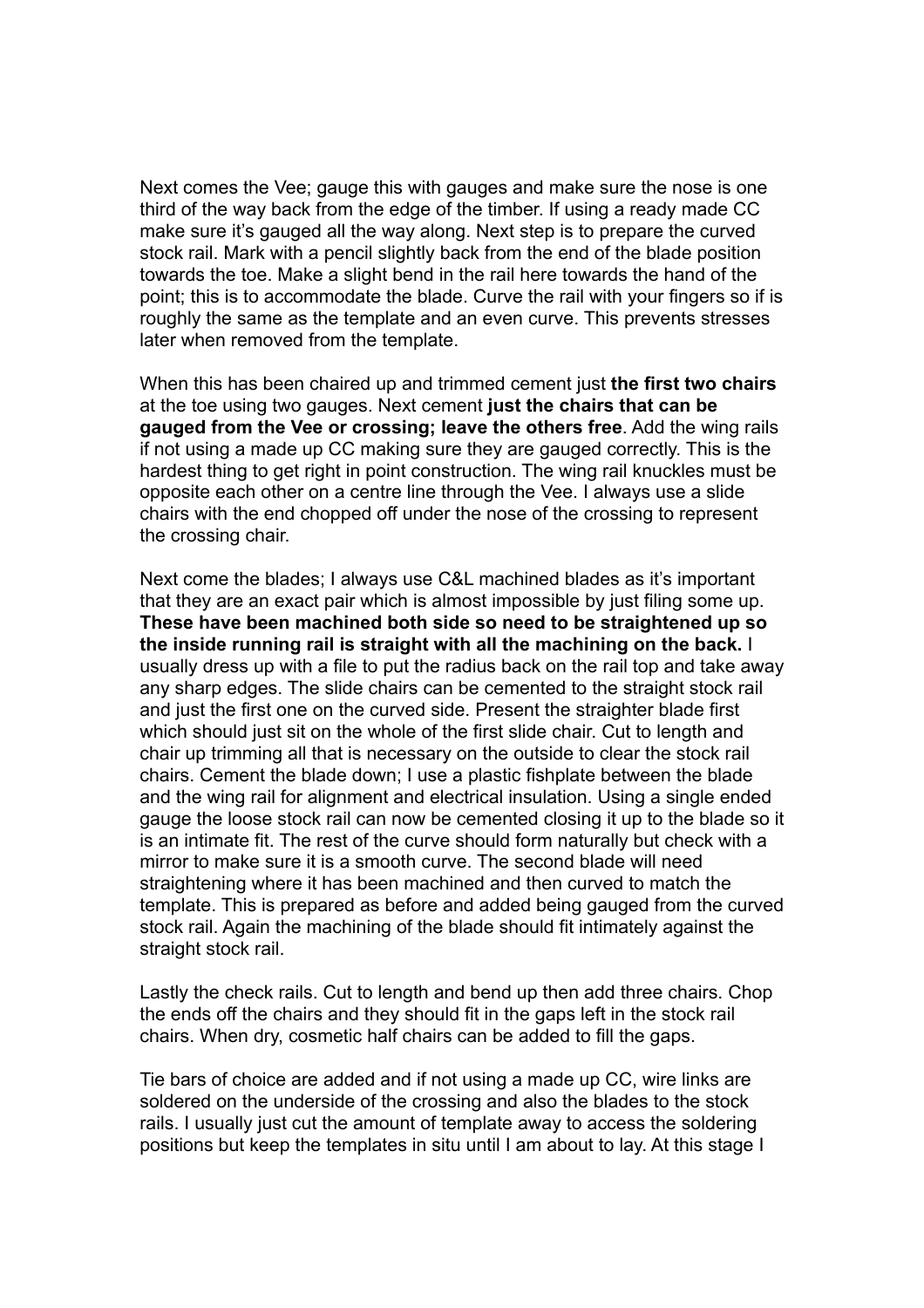spray paint all the point and track in a sleeper colour and clean the top of the rail when dry.

## **Baseboards are the next consideration.**

Over the years I have built and worked on hundreds of different baseboards. I favour a soft wood frame and crossmembers supporting a good quality ply top. Other tops such as MDF do not have any mechanical strength and can sag in time. Fancy ply frames are great, but there always seems to be pieces of wood underneath when you need to get to something or install point motors etc. If the layout has been planned in advance it should be possible not to have any supports where they will get in the way later.

If joining boards the top should be constantly flat; a 1mm step is not permissible. Ramps or gradients should be made by cutting and bending the surface ply not by adding bits to the top.

**The following method of track laying is not everyone's cup of tea but commercially I cannot spend the time doing it any other way. I would still be ballasting layouts built 20 years ago following the conventional deep ballasting, plus using several more tons of ballast.** 

Once presented with a sound surface, I cover the whole area where the track will be with 3mm foam. On to this the track and points are laid out dry with everything in the correct position. Registration marks are made with a ball point to show where everything sits. The centres of the tie bars are marked. Any shoulders are cut using a new blade and the track as guide and the excess foam removed.

Once all this is done the track is carefully lifted in pieces so as not to disturb its alignment too much. 15mm holes are cut in the centre of the tiebars; 20mm squares of foam are cut and then put over the holes. After cutting around with a knife the damaged piece of foam is removed and the hole cleaned up; the new piece of foam is glued in its place. If the tiebar positions have been marked with a large cross a small slot can be cut out in the middle of the new piece to allow the operating wire from the point motor to come through later. If there has been any shoulders cut I would add the ash cess at this stage.

Once the cess is dry and vacuumed, track laying is the next step.

Have everything around you; the ballast; a brush; a clean vacuum cleaner ["Henry" without the bag is ideal; not an upright with an impeller] and your PVA builders adhesive. [Not wood glue]

Ballast collected is reused but it's best to have quite a bit spare so you don't have to keep emptying the cleaner.